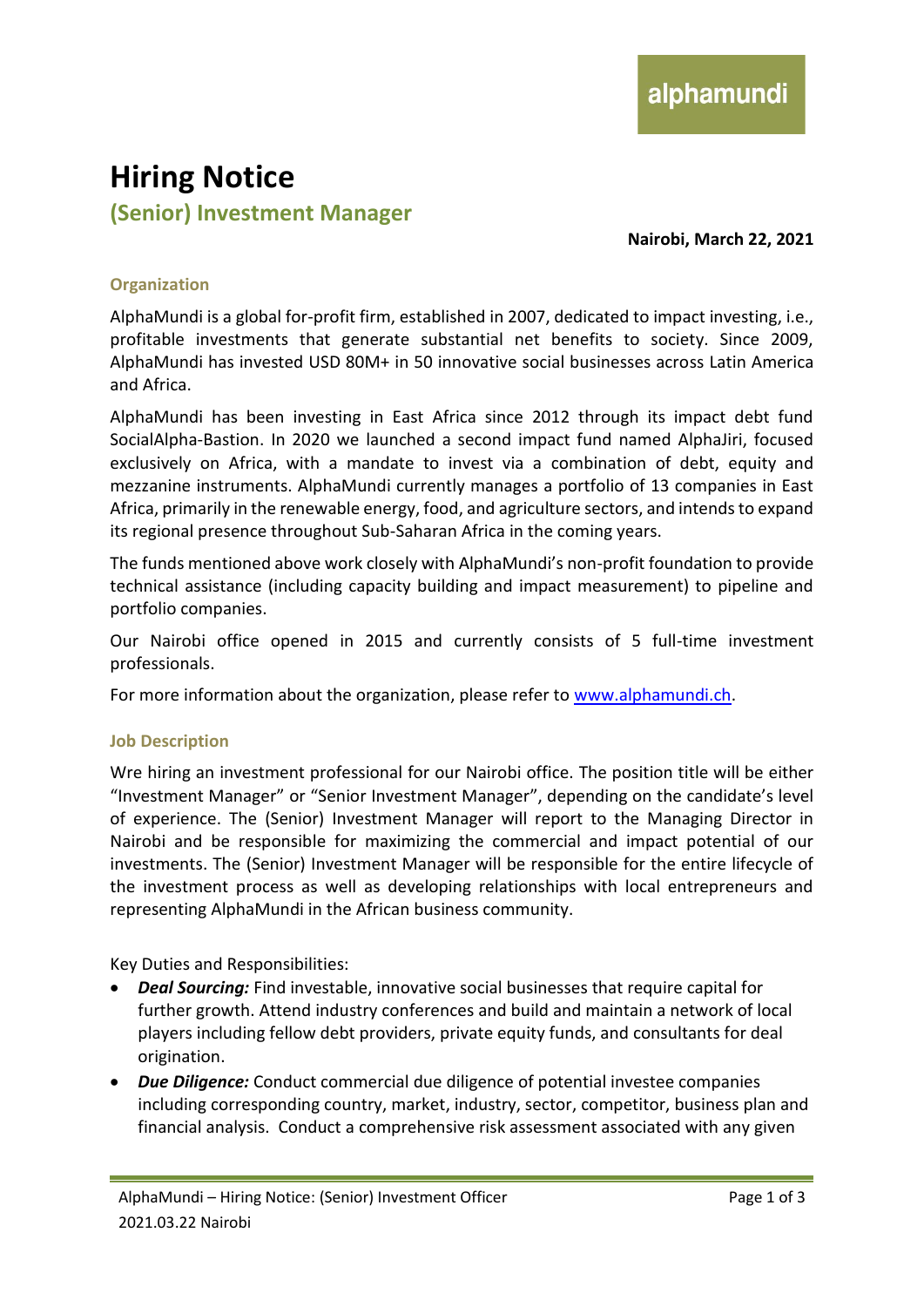investment opportunity and propose measures to mitigate those risks. Prepare a detailed investment proposal and present opportunity to the investment committee.

- *Transaction Execution:* Structure and negotiate deals via debt, equity and mezzanine instruments, tailored to the need of the local SMEs.
- *Portfolio Management*: Develop strong business relationships with entrepreneurs, monitor growth and risks associated with portfolio companies and their operating environment closely, identify follow-on investment opportunities (both for the fund and co-investors), and proactively provide support to management.
- *Reporting*: Conduct quarterly and annual investment evaluation process and fulfil all associated reporting requirements.
- *Fund management*: Assist in managing fund cash flow projections, monitoring fund transactions, making capital calls, and fulfilling KYC requirements.
- *Tasks big and small*: from representing AlphaMundi on the Board of Directors of investee companies to supporting with administrative tasks, the candidate will be expected to roll up his/her sleeves and dive in as needed.

**We are looking for an independent, flexible problem-solver with a can-do attitude who takes ownership of issues and pro-actively proposes solutions to management.** The ideal candidate is an entrepreneurial team-player who can work long and flexible hours, in an unstructured environment; feels comfortable in a fast-paced setting; is results-oriented; has an eye for detail; generates new ideas and thrives on feedback. This person has a demonstrated commitment to AlphaMundi's dual mission to create lasting social/environmental impact as well as achieve commercial returns for our investors. The (Senior) Investment Manager should be excited to travel throughout Africa to build an outstanding portfolio.

Desired experience and skills:

- Ideally, the candidate will have 5-10+ years of transaction experience in private equity, venture capital, or venture debt; vetting, analysing, and negotiating investments in small or medium enterprises (SMEs). Exceptional candidates from investment banking or advisory consulting may also be considered.
- Strong financial acumen and modelling skills, including the ability to build financial projection and valuation models for complex businesses from scratch. This includes the ability to quickly review company financial reporting and projections, identifying key assumptions and/or weaknesses.
- Solid analytical and critical thinking skills, including the ability to rapidly understand new sectors or business models, frame issues, identify key risks, draw conclusions, and propose investment structures.
- Excellent writing, communication and presentations skills; fluent in professional business English, with a command of local African languages an added advantage.
- Excellent networking skills; the ability to create strong professional relationships and navigate difficult situations without losing friends.